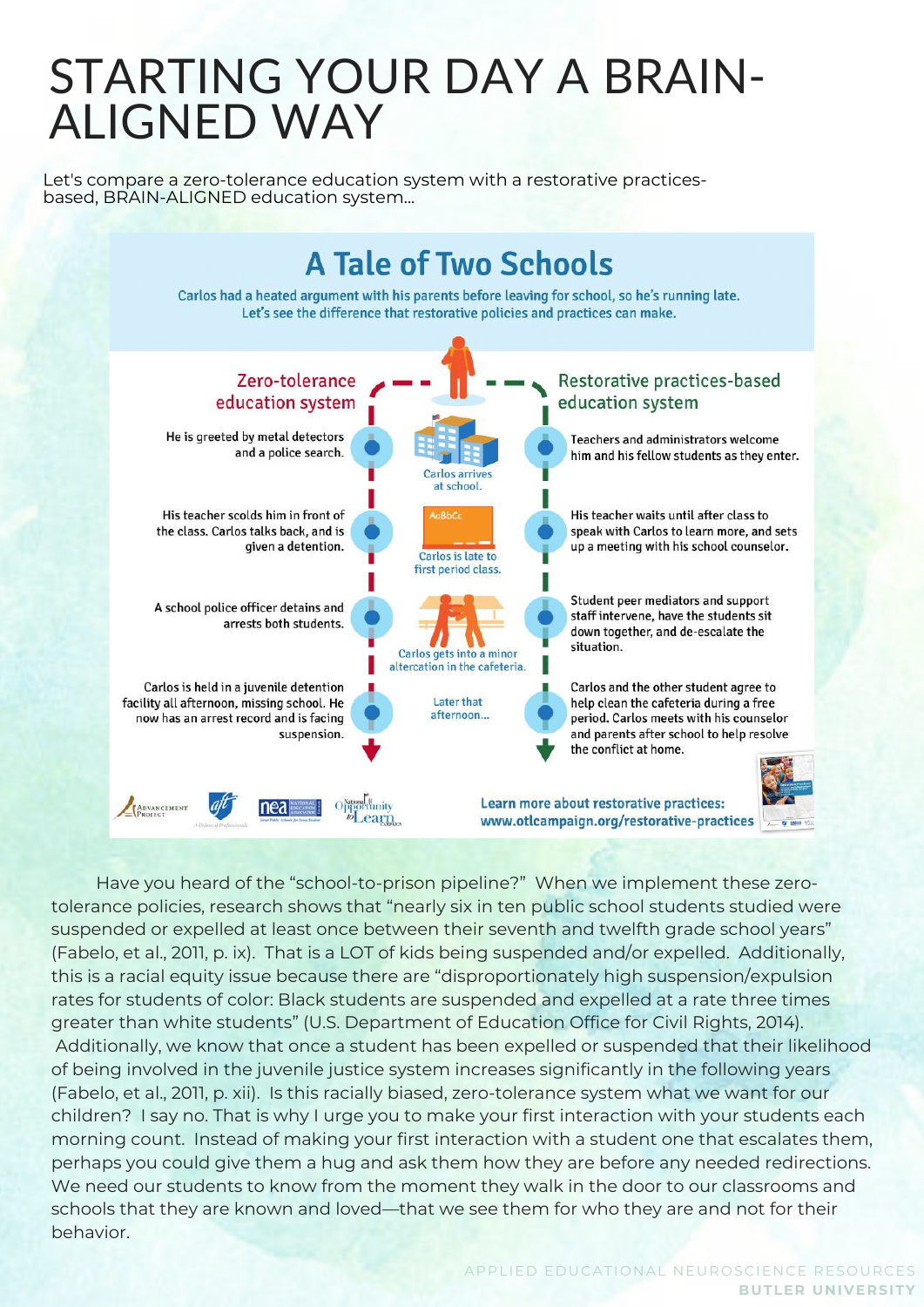Continued

I challenge you to shift the paradigm of behavior management from one of consequences and punishment to one of regulation, restoration, and teaching into the correct behavior. I urge you to shift your thinking from, "What is wrong with this kid," to "What happened to this kid," because many of our students are walking in with a lot of pain and trauma. Instead of always just punishing the negative behavior, we need to help them first regulate their brains and bodies, connect with them to show them we will stick with them through the conflict, and then help them find a way to repair any harm that they may have caused.

# Take the time to know.

Make your first interaction each morning count. Let our children know that they are known and loved.

One way we as educators can begin to help our students regulate from the moment they walk in is through your classroom environment, brain-aligned bell work, and a morning meeting fueled with love and positive relationship building. In terms of environment, I like to start the day with lavender diffusing throughout the classroom, soft lighting, and the sounds and sights of the ocean by projecting a video of crashing waves on the screen in my room. When each student comes in, I greet them at the door with a good morning, and a hug or high-five. For students who need some extra help regulating in the morning, I sit with them as they do their morning work, talk to them about how they're doing, and even let them hold our classroom lizard to help them start off their day on a positive note. More ideas for brain-aligned bell work and morning meeting ideas to follow.

Written By: Becky Pokrandt, Indianapolis Public Schools Teacher

#### **Works Cited**

Fabelo, T., Thompson, M. D., Plotkin, M., Carmichael, D., Marchbanks III, M. P., & Booth, E. A. (2011, July). Justice Center. Retrieved from Breaking schools' rules: a statewide study of how school discipline relates to students' success and juvenile justice involvement: https://csgjusticecenter.org/wpcontent/uploads/2012/08/Breaking\_Schools\_Rules\_Report\_Final.pdf

U.S. Department of Education Office for Civil Rights. (2014, March 21). Data snapshot: school discipline. Civil rights data collection. Washington D.C.

### **BRAIN-ALIGNED BELL WORK ACTIVITIES:**

From: https://www.edutopia.org/blog/new-way-deliver-bell-work-lori-desautels



#### **FANTASY INTERVIEW**

When students enter the class, they choose a half sheet of colored paper with a set of instructions displayed on the smart board. In the front of class is an empty chair and a few props to create a comfortable setting. I begin with a question: "If you could spend 15 minutes with any person in the whole world discussing, questioning, and sharing, who would this be and why did you choose him or her?" The students can write or draw their responses and, if they choose, share them following the exercise. When I implemented this experience with middle school and undergraduate students, the sharing and empathy in the room was palpable, and I learned so much about the emotional and social profiles of these students!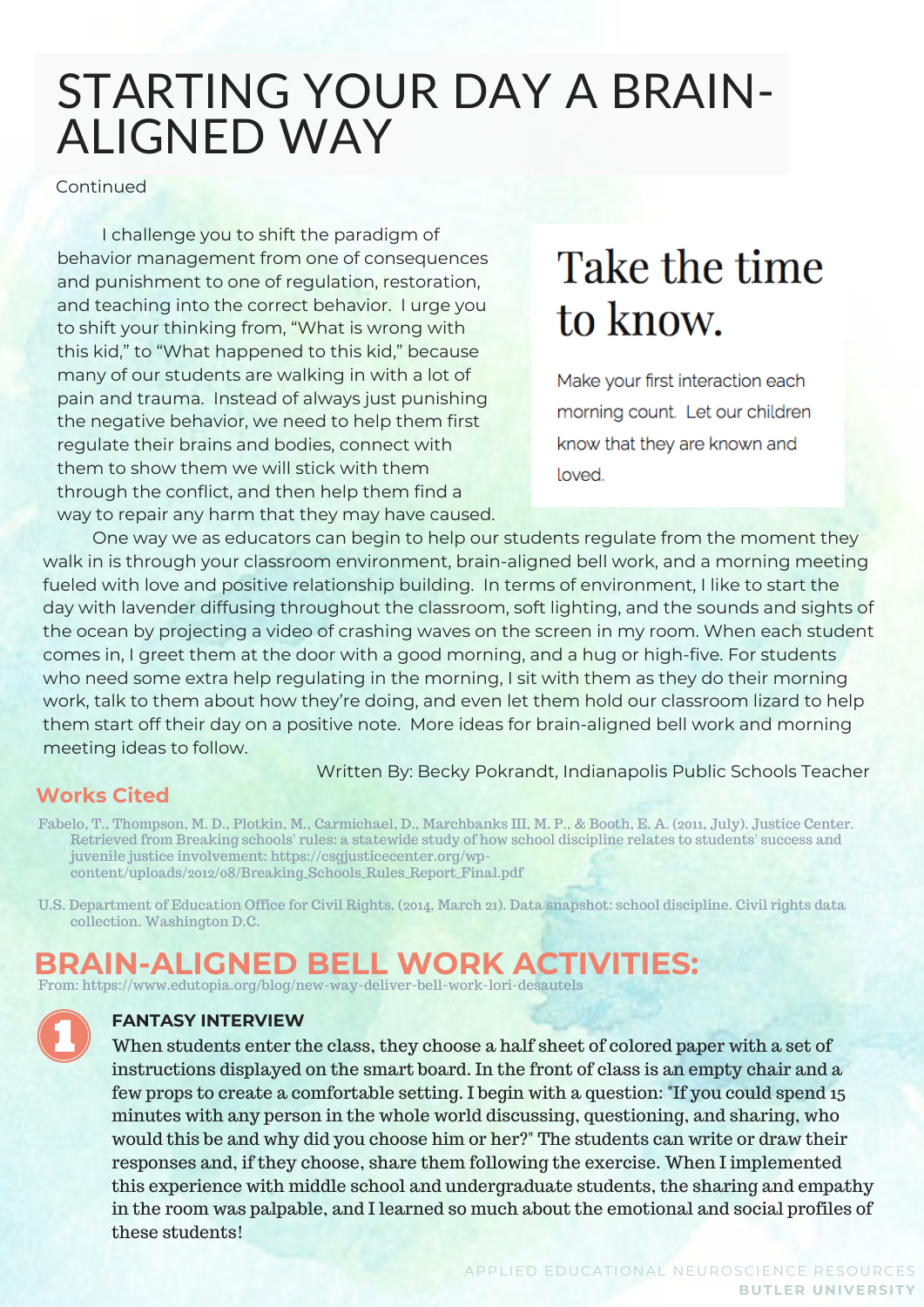Continued



#### **THE THINGS I CARRY**

At the front of the room is a backpack containing five or six items, pictures, or words that I identify with or hold close to my mind and heart. As I model for my students the contents of my own backpack, I begin sharing who I am as a person. This is a powerful way of not only getting to know your students, but also tying in the backpack's contents with a class novel, science experiment, or any standard that you're teaching -- simply by aligning items in the bag with what students need to know. Students can guess what items might be in the backpack before you reveal them. Prediction is an effective brain state which increases the brain's dopamine levels that are responsible for pleasure- and goal-seeking behaviors.

#### **JUST TEN WORDS**

Write or draw a ten-word story on a specific topic that you're teaching, or have students write a ten-word story describing their strengths and expertise. Another option for those who don't want to write is creating an infographic.



#### **PREDICT AN OUTCOME**

Choose a short TED Talk or documentary and watch the first minute. Following this oneminute presentation, students will predict two or three outcomes as to how this presentation will end. This can be related to subject matter that you're teaching, or it could be a motivational video addressing social and emotional skillsets.

#### **BELIEFS OUTCOME**

Using images, words, colors, or technology, have students design an infomercial about a strong belief that they hold. It could be a longtime personal belief, one that they've developed through recent experiences, or one that they're beginning to question.



#### **REINVENTING GUM**

Place a stick of gum on every desk as students walk in. On five notecards, have them design five new inventions for chewing gum. Students can share and compare at the end of the bell work.



#### **MEETING OF THE MINDS**

Students will select characters from a book, historical figures, or any author, inventor, scientist, or individual whom they've been studying. Given a 21st-century challenge, how would these individuals solve it? What would their discussion look like, and how would they relate to one another?



#### **THE TRAVELING PANTS**

Place an old pair of trousers or blue jeans on a table in the front of the room. Present a variety of questions and activities about these pants, such as: Where have they been? Where would you travel? Describe three places you'd travel or goals you'd accomplish while wearing these pants. What will it take for you to get there? How can you begin creating these destinations or goals today?